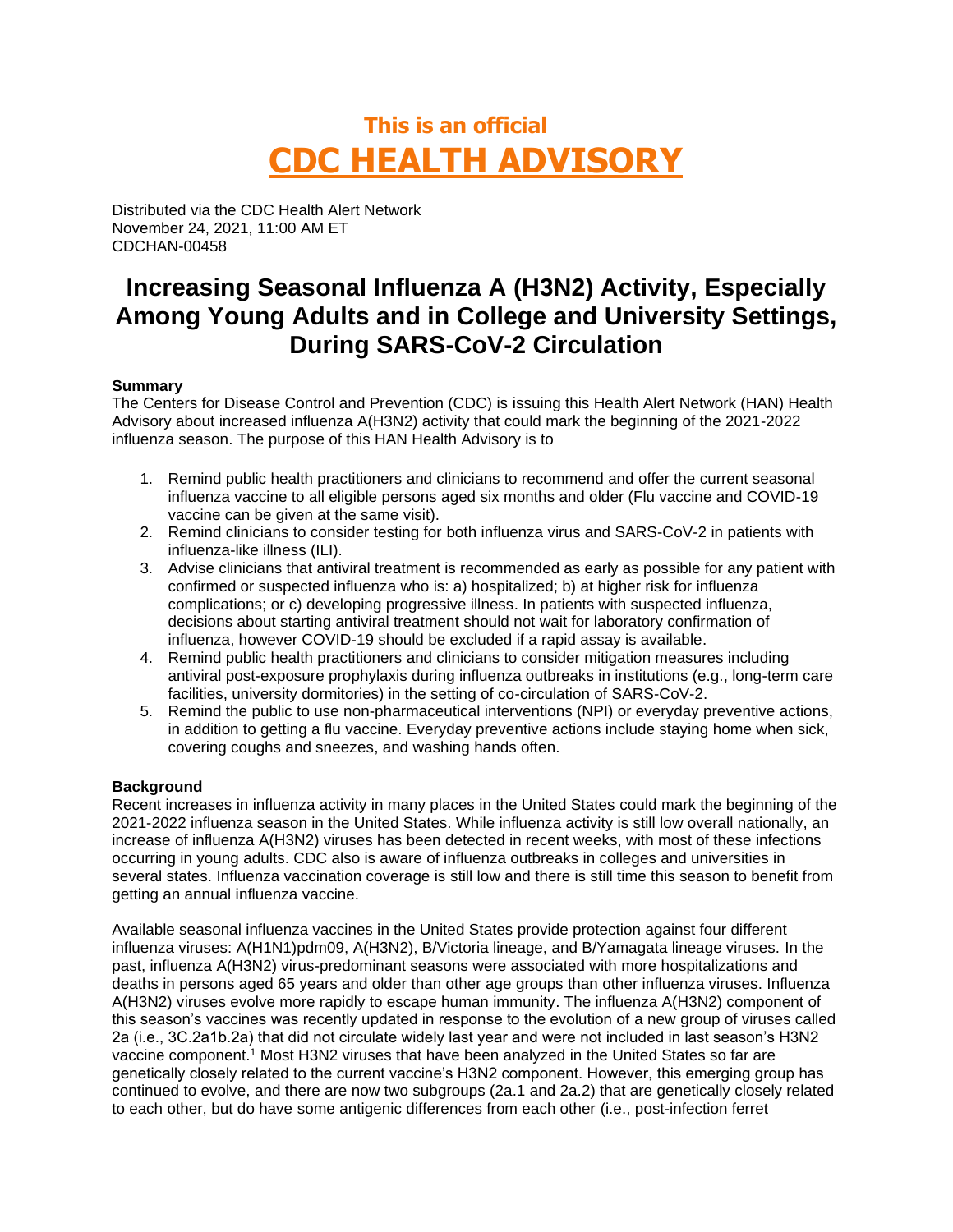antibodies from one virus might not efficiently bind the other virus). <sup>2</sup> CDC virus surveillance data shows that most of the A(H3N2) viruses recently identified in the United States (October–November 2021) are in the 2a.2 group that is related to but distinguishable from the vaccine component (i.e., 2a.1). It is not known what impact the differences in the circulating viruses and the vaccine viruses may have on vaccine effectiveness. However, influenza vaccine effectiveness in general has been lower against A(H3N2) viruses than against the other three influenza viruses that could circulate [influenza A(H1N1)pdm09 or influenza B viruses].<sup>3</sup> Influenza activity during the 2020–2021 season was low throughout the United States and the timing and intensity of the upcoming 2021–2022 influenza season is uncertain. Because influenza activity was low last season, we are anticipating a lower level of community protection that we rely on year after year to reduce the risk of a severe influenza season. Thus, CDC is anticipating an increase of influenza illness this winter, and both A(H3N2) and B-Victoria viruses are already cocirculating. Moreover, as SARS-CoV-2 continues to circulate in the United States, illnesses associated with both viruses might stress healthcare systems. A growing body of scientific studies suggest that even when vaccination does not prevent infection it can reduce the severity of influenza illness, helping to avert serious outcomes including hospitalization and death.

CDC recommends that healthcare providers continue to recommend and offer influenza vaccination to persons aged six months and older because influenza activity is ongoing. Vaccination protects against four different viruses and is likely to reduce hospitalization and death associated with currently circulating influenza viruses and other influenza viruses that might circulate later in the season. Influenza antiviral medications are an important adjunct that should be used in addition to influenza vaccination. While vaccination is the primary means for preventing influenza, antiviral medications are a second line of defense used to treat influenza after infection has occurred. Early treatment with influenza antiviral medications is the most effective way to treat influenza and reduce complications.<sup>4-8</sup>

Influenza antivirals also can be used for post-exposure prophylaxis (PEP) to prevent infection.<sup>4,5,9</sup> This can reduce the risk of influenza among persons who are exposed to someone who has influenza. Influenza antivirals have historically been used for PEP among residents in institutional settings, such as long-term care facilities, to help control influenza outbreaks. In the context of SARS-CoV-2 co-circulation, influenza antiviral treatment and PEP could also be considered in other communal settings (e.g., shelters, university dormitories, prisons) to reduce strain on healthcare services in these institutions during influenza outbreaks. In general, CDC recommends initiating influenza antiviral PEP within 48 hours of contact with someone who has influenza.

# **Recommendations for Clinicians and Public Health Practitioners**

1**. Recommend and offer influenza vaccination for all eligible persons aged six months and older** Anyone who has not received an influenza vaccine this season should get vaccinated now. For 2021- 2022, CDC recommends using any licensed, age-appropriate influenza vaccine as an option for vaccination this season.<sup>10</sup> Vaccination coverage is lower this season as of the week ending November 6, 2021 in certain groups at higher risk of severe influenza illness, such as pregnant persons and children, compared with the same period in 2020.<sup>11</sup> Vaccination is the best way to reduce the spread of influenza and reduce influenza illness and complications that can result in hospitalization and death. Both influenza and COVID-19 vaccines can be administered at the same visit, without regard to timing. If a patient is due for both vaccines, providers are encouraged to offer both vaccines at the same visit.

#### 2**. Treat patients with suspected or confirmed influenza who meet clinical criteria with influenza antivirals**

CDC recommends influenza antiviral medications to treat influenza as an important adjunct to vaccination. Treatment with influenza antivirals has been shown to be safe. Influenza antivirals benefit clinical and public health by reducing illness and severe outcomes of influenza based on evidence from observational studies, randomized controlled trials, and meta-analyses of randomized controlled trials.4- 8,12

- CDC recommends influenza antiviral treatment **as soon as possible** for patients with suspected or confirmed influenza who are:
	- o Hospitalized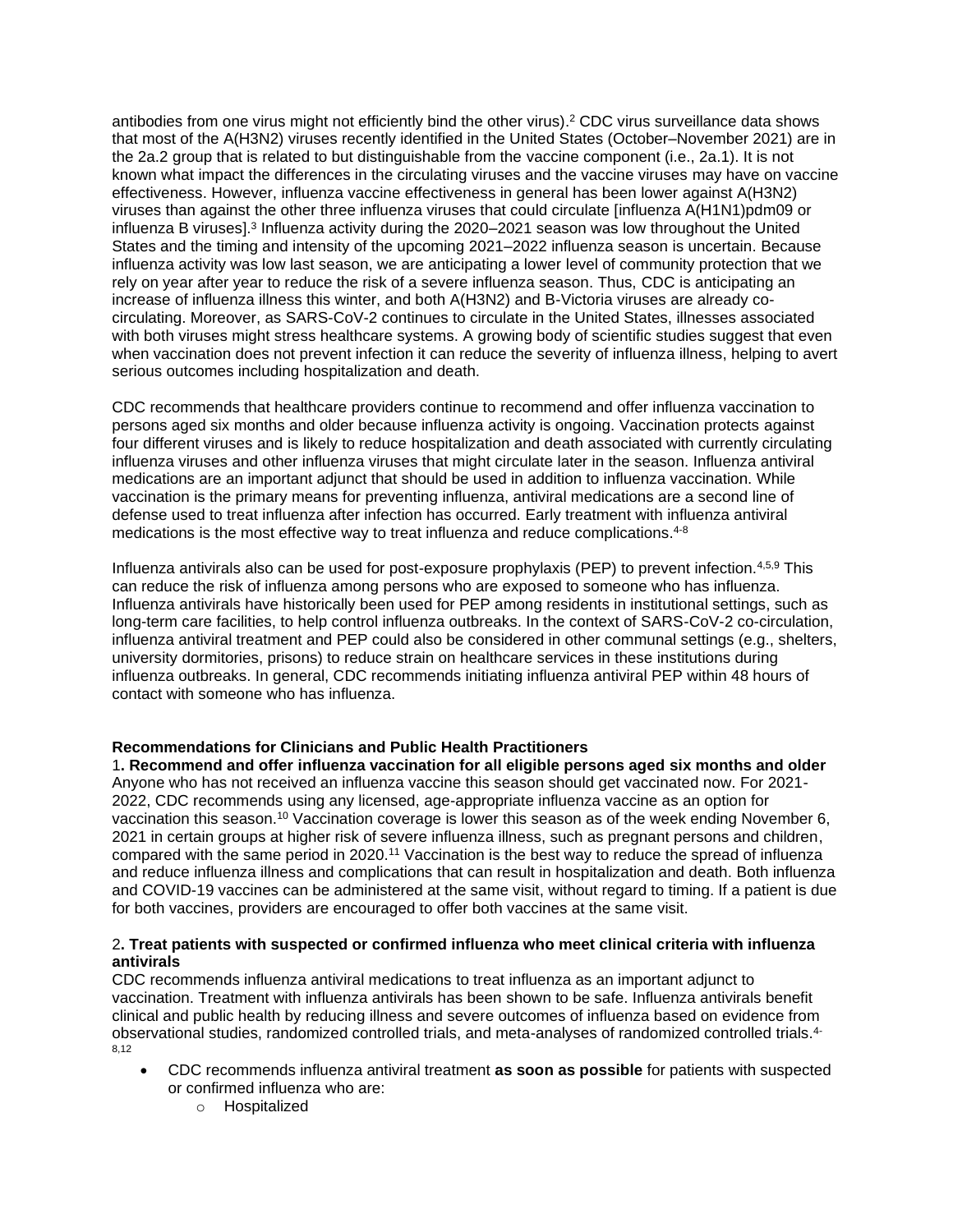- o Outpatients at increased risk for complications<sup>9</sup>
- $\circ$  Outpatients with progressive disease  $9$
- Influenza antiviral treatment may be offered to patients with uncomplicated influenza based on clinician judgment to shorten their illness duration or lessen symptoms. The use of antiviral treatment in patients with uncomplicated influenza might help lessen the stress on healthcare systems when both influenza and SARS-CoV-2 are co-circulating.
- Antivirals are most effective when started **within two days after the beginning of illness**. It is also possible that antiviral treatment started after 48 hours may offer some benefit.4,8,12
- Potential also exists for co-infection of influenza and SARS-CoV-2 viruses. In such situations, influenza antivirals can be given for influenza illness.
- Because of the importance of early treatment, **decisions about starting antiviral treatment should not wait for laboratory confirmation of influenza.** However, COVID-19 should be excluded with a rapid diagnostic assay if one is available.

There are two oral influenza antiviral medications approved by the U.S. Food and Drug Administration (FDA) **commonly available by prescription** to treat influenza virus infection that can also be used for PEP following influenza exposure*.* <sup>9</sup> These include *oseltamivir* (trade name Tamiflu®), and *baloxavir marboxil* (trade name Xofluza®) (Table 1). *Inhaled zanamivir and intravenous peramivir* **antiviral medications are used less frequently**. <sup>9</sup> Additional information on these influenza antiviral medications is available [here.](https://www.cdc.gov/flu/professionals/antivirals/summary-clinicians.htm)

| Drug                                | <b>Oseltamivir (Tamiflu®)</b>                                                                       | Baloxavir (Xofluza®)                               |
|-------------------------------------|-----------------------------------------------------------------------------------------------------|----------------------------------------------------|
| Approved by FDA                     | 1999                                                                                                | 2018                                               |
| Mechanism                           | Neuraminidase inhibitor                                                                             | Cap-dependent endonuclease inhibitor               |
| Route of administration             | Oral                                                                                                | Oral                                               |
| <b>Treatment dosing</b>             | Daily dosing for 5 days<br>Adults: 75 mg twice daily<br>Children: varies by age/weight <sup>9</sup> | Single dose only<br><80 kg: 40 mg<br>≥80 kg: 80 mg |
| Post-exposure<br>prophylaxis dosing | Daily dosing for 7 days<br>Adults: 75 mg once daily<br>Children: varies by age/weight <sup>9</sup>  | Single dose only<br><80 kg: 40 mg<br>≥80 kg: 80 mg |
| Age                                 | Treatment: any age for treatment<br>$PEP: \geq 3$ months                                            | Treatment or PEP: $\geq$ 12 years                  |
| Contraindications                   | Known hypersensitivity                                                                              | Known hypersensitivity                             |

#### **Table 1: Summary of most common antiviral medications for treatment and post-exposure prophylaxis of influenza**<sup>9</sup>

# 3**. Use of influenza antivirals for post-exposure prophylaxis (PEP)**

Both oseltamivir and baloxavir are FDA-approved for influenza PEP. The efficacy of PEP in reducing virus acquisition to uninfected household contacts is high for oseltamivir (68%-89%)<sup>13</sup> and baloxavir (86%).<sup>5</sup> In general, before the COVID-19 pandemic, CDC did not recommend widespread or routine use of influenza antiviral medications for PEP in the community.<sup>9</sup> However, PEP has been recommended previously in closed settings such as long-term care facilities or crowded group settings such as refugee resettlement facilities. In these situations, CDC has recommended using clinical judgment for antiviral PEP for certain exposed non-ill close contacts of persons with suspected or confirmed influenza. Given the unique considerations of influenza outbreaks in various settings in the context of co-circulation with SARS-CoV-2, influenza antiviral PEP might be considered for persons

- Who have had recent close contact with a person with influenza (e.g., roommates)
- In confined quarters (e.g., dormitories, shelters, prisons) with increasing incidence of influenza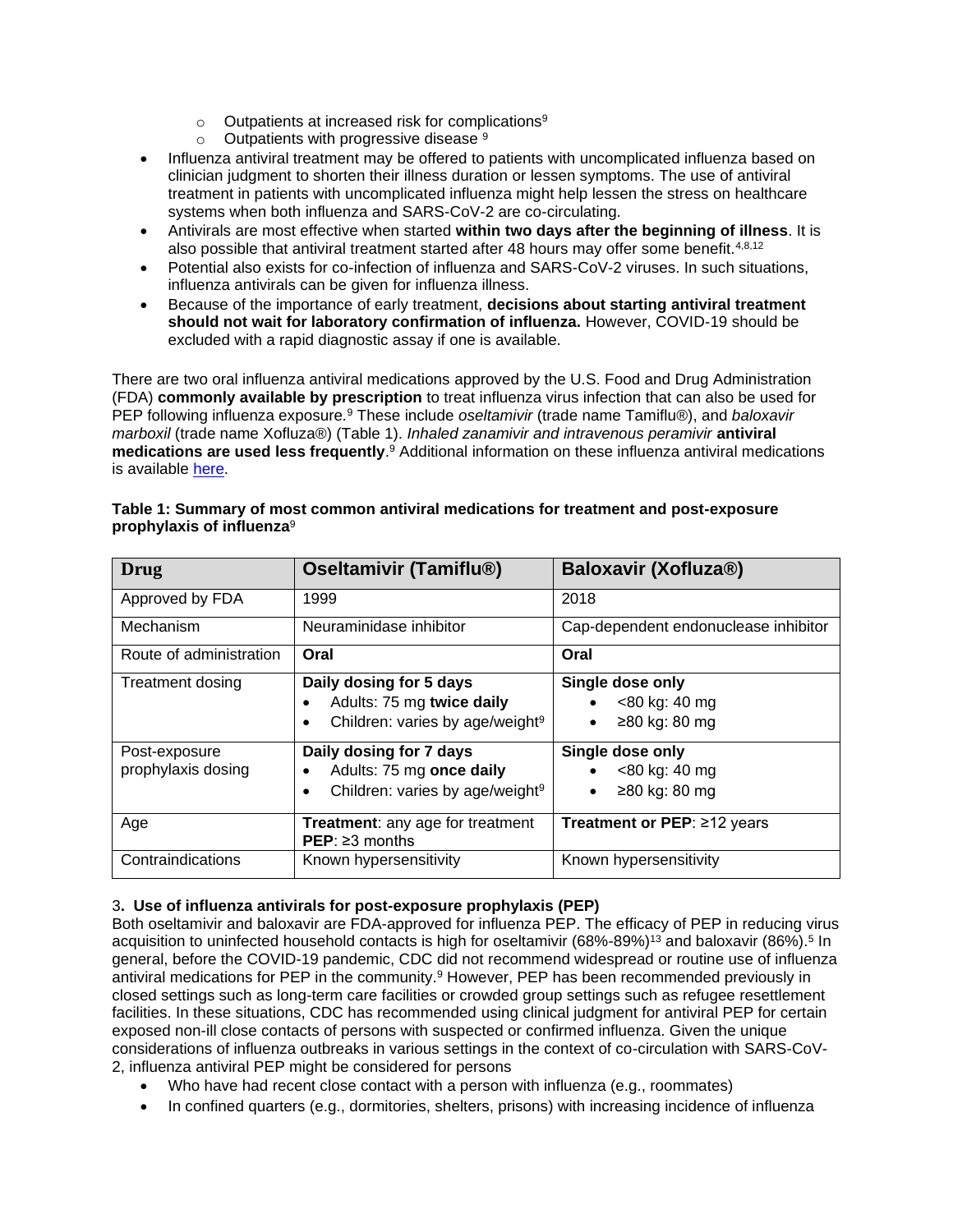- Who are at increased risk for severe illness from influenza<sup>14</sup>
- Who have had recent close contact with a person with influenza and will be traveling for the holidays to reduce transmission during travel as well as to reduce transmission to family members or friends who may be at higher risk for influenza complications<sup>14</sup>

# **Considerations for choice of PEP antivirals (Table 1):**

- A key difference between the drugs relates to the longer half-life of baloxavir (days) vs. the shorter half-life of oseltamivir (hours). Thus, for PEP, **baloxavir can be administered as a single dose** while **oseltamivir requires daily dosing for seven days**.
- **Dosing:** Treatment and prophylaxis (prevention) dosing is the same for baloxavir, but for oseltamivir, treatment dosing is twice daily, and prophylaxis is once daily.
- **Timing of PEP***:* CDC recommends initiating PEP within 48 hours of contact with an influenza case, if PEP is provided. In general, PEP for oseltamivir should not be started >48 hours after exposure due to concerns about resistance with lower PEP dose in persons with active influenza.
- **Duration of PEP:** Antiviral medications are effective as PEP only if a person takes them the entire time they are around another person who has influenza.
- Rates of oseltamivir and baloxavir resistance among circulating influenza A viruses remain low. However, additional monitoring is necessary, especially with baloxavir, which has had limited use compared to oseltamivir.

#### 4**. Influenza testing**

Information to assist clinicians about influenza testing decisions, including in the context of SARS-CoV-2 co-circulation, is available [here.](https://www.cdc.gov/flu/professionals/diagnosis/index.htm) The most accurate influenza tests (high sensitivity and specificity) are molecular assays. Molecular assays are recommended for hospitalized patients with suspected influenza. Information on influenza molecular assays is available [here.](https://www.cdc.gov/flu/professionals/diagnosis/testing-guidance-for-clinicians-hospitaized.htm)

# **5. Non-pharmaceutical interventions**

Because no single intervention can provide complete protection against influenza virus transmission, emphasis should be placed on multiple strategies, including pharmaceutical (e.g., influenza vaccines and antiviral medications) and non-pharmaceutical interventions. Measures that are used for COVID-19 might also provide protection against influenza. Non-pharmaceutical interventions may include

- Community measures (e.g., physical distancing, masking)
- Environmental measures (e.g., routine surface cleaning)
- Advising and encouraging symptomatic persons to stay home and use [frequent hand hygiene,](https://www.cdc.gov/flu/prevent/actions-prevent-flu.htm) [and proper cough etiquette](https://www.cdc.gov/flu/prevent/actions-prevent-flu.htm)

# **Recommendations for the Public**

- 1. **Get a flu vaccine as soon as possible.** There's still time to protect yourself from flu this season. You can get a flu vaccine and a COVID-19 vaccine at the same time. Vaccines are the best tool for preventing influenza and can reduce the risk of severe illness and death associated with influenza.
- 2. **Take everyday preventive actions that can help reduce the spread of germs, like flu.**
	- These [everyday preventive actions](https://www.cdc.gov/flu/prevent/prevention.htm) include staying home when sick, covering coughs and sneezes, and washing your hands often. While CDC does not recommend wearing a face mask to protect you from getting flu, [wearing a face mask](https://www.cdc.gov/coronavirus/2019-ncov/prevent-getting-sick/about-face-coverings.html) is recommended to protect you and others against COVID-19 at this time.
- 3. If you develop flu symptoms (which can be similar to symptoms of other respiratory viruses), reach out to your healthcare provider who may test you to determine if your sickness is due to flu or another virus that has similar symptoms, such as COVID-19.
- 4. **Take antiviral drugs if prescribed by your healthcare provider.**
	- It's important to remember that there also are [drugs that can be used to](https://www.cdc.gov/flu/treatment/index.html) treat flu illness.
	- Antiviral drugs are not meant to replace flu vaccine. A flu vaccine is the best way to help prevent seasonal flu and its potentially serious complications. Antiviral drugs are a second line of defense that can be used to treat flu if you do get sick.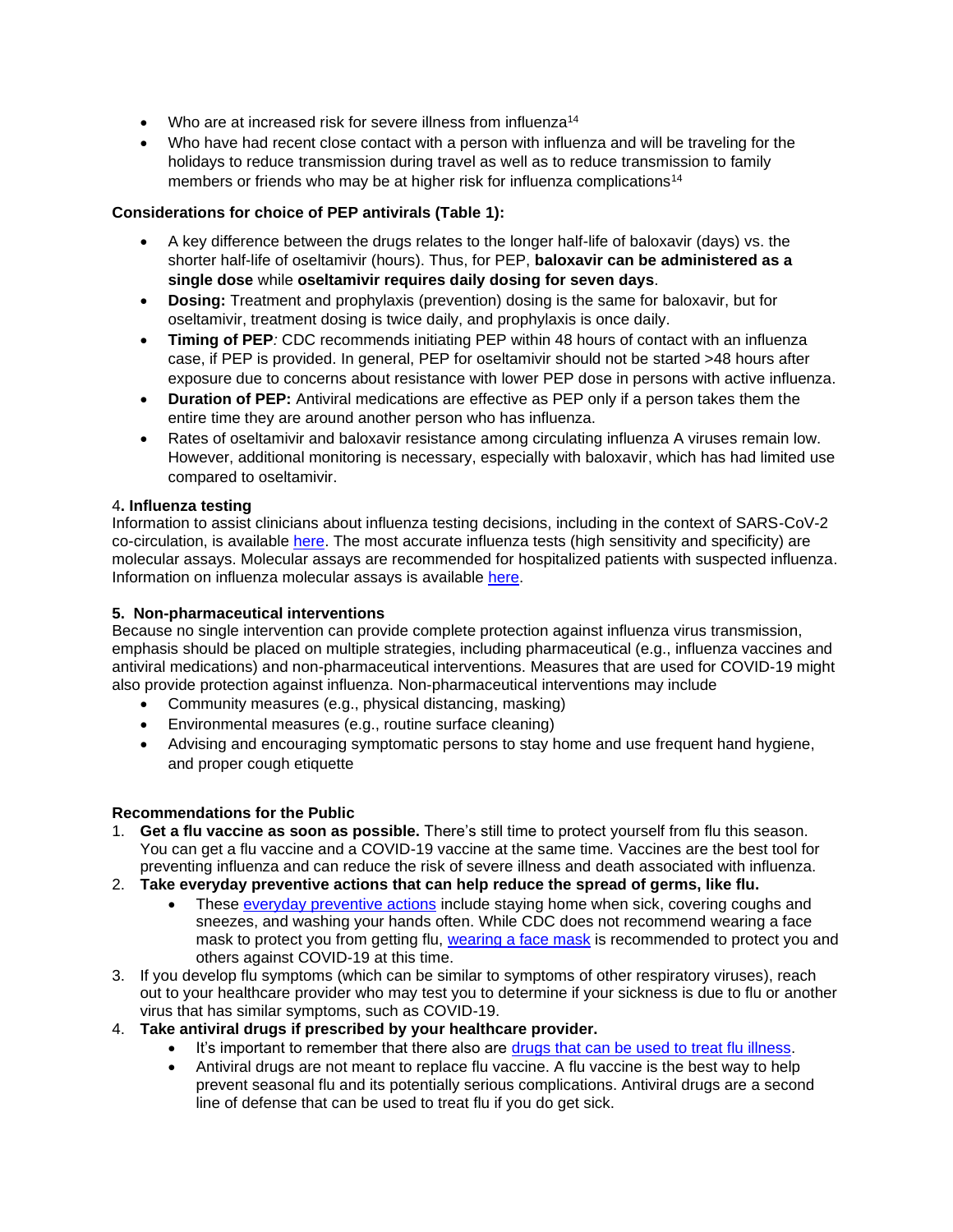- Flu antiviral drugs work best when started within two days of a person getting sick.
- CDC recommends that people who are very sick or who are at higher risk of developing serious flu complications get antiviral treatment as early as possible without waiting for test results.
- Many patients might not be aware that drugs to treat influenza illness are available. A fact sheet for patients is available [here.](https://www.cdc.gov/flu/treatment/whatyoushould.htm)

# **For More Information**

[CDC Tracking Flu in Young Adults](https://www.cdc.gov/flu/spotlights/2021-2022/flu-tracking-young-adults.htm) [Healthy Habits to Help Protect Against Flu](https://www.cdc.gov/flu/prevent/actions-prevent-flu.htm)

# **Additional Resources for Clinicians:**

- [Summary of Influenza Antiviral Treatment Recommendations for Clinicians](http://www.cdc.gov/flu/professionals/antivirals/summary-clinicians.htm)
- [Clinical Description and Lab Diagnosis of Influenza](http://www.cdc.gov/flu/professionals/diagnosis/index.htm)
- [Interim Guidance for Influenza Outbreak Management in Long-Term and Post-Acute Care](http://www.cdc.gov/flu/professionals/infectioncontrol/ltc-facility-guidance.htm)  **[Facilities](http://www.cdc.gov/flu/professionals/infectioncontrol/ltc-facility-guidance.htm)**

[Influenza Virus Testing in Investigational Outbreaks in Institutional or Other Closed Settings](https://www.cdc.gov/flu/professionals/diagnosis/guide-virus-diagnostic-tests.htm)

#### **References**

- 1. World Health Organization. Recommended composition of influenza virus vaccines for use in the 2021-2022 northern hemisphere influenza season. [\(https://cdn.who.int/media/docs/default](https://cdn.who.int/media/docs/default-source/influenza/202102_recommendation.pdf)[source/influenza/202102\\_recommendation.pdf](https://cdn.who.int/media/docs/default-source/influenza/202102_recommendation.pdf) Last accessed on: 16 November 2021).
- 2. World Health Organization. Recommended composition of influenza virus vaccines for use in the 2022 southern hemisphere influenza season. [\(https://cdn.who.int/media/docs/default](https://cdn.who.int/media/docs/default-source/influenza/who-influenza-recommendations/vcm-southern-hemisphere-recommendation-2022/202109_recommendation.pdf?sfvrsn=698a54b9_12&download=true)[source/influenza/who-influenza-recommendations/vcm-southern-hemisphere-recommendation-](https://cdn.who.int/media/docs/default-source/influenza/who-influenza-recommendations/vcm-southern-hemisphere-recommendation-2022/202109_recommendation.pdf?sfvrsn=698a54b9_12&download=true)[2022/202109\\_recommendation.pdf?sfvrsn=698a54b9\\_12&download=true](https://cdn.who.int/media/docs/default-source/influenza/who-influenza-recommendations/vcm-southern-hemisphere-recommendation-2022/202109_recommendation.pdf?sfvrsn=698a54b9_12&download=true) Last accessed on: 16 November 2021).
- 3. Okoli GN, Racovitan F, Abdulwahid T, Righolt CH, Mahmud SM. Variable seasonal influenza vaccine effectiveness across geographical regions, age groups and levels of vaccine antigenic similarity with circulating virus strains: A systematic review and meta-analysis of the evidence from test-negative design studies after the 2009/10 influenza pandemic. Vaccine 2021;39(8):1225-1240. [https://doi.org/10.1016/j.vaccine.2021.01.032.](https://doi.org/10.1016/j.vaccine.2021.01.032)
- 4. Uyeki TM, Bernstein HH, Bradley JS, et al. Clinical Practice Guidelines by the Infectious Diseases Society of America: 2018 Update on Diagnosis, Treatment, Chemoprophylaxis, and Institutional Outbreak Management of Seasonal Influenzaa. Clin Infect Dis 2019;68(6):895-902. [https://doi.org/10.1093/cid/ciy874.](https://doi.org/10.1093/cid/ciy874)
- 5. Ikematsu H, Hayden FG, Kawaguchi K, et al. Baloxavir Marboxil for Prophylaxis against Influenza in Household Contacts. N Engl J Med 2020;383(4):309-320. [https://doi.org/10.1056/NEJMoa1915341.](https://doi.org/10.1056/NEJMoa1915341)
- 6. Hayden FG, Sugaya N, Hirotsu N, et al. Baloxavir Marboxil for Uncomplicated Influenza in Adults and Adolescents. N Engl J Med 2018;379(10):913-923. [https://doi.org/10.1056/NEJMoa1716197.](https://doi.org/10.1056/NEJMoa1716197)
- 7. Muthuri SG, Venkatesan S, Myles PR, et al. Effectiveness of neuraminidase inhibitors in reducing mortality in patients admitted to hospital with influenza A H1N1pdm09 virus infection: a metaanalysis of individual participant data. Lancet Respir Med 2014;2(5):395-404. [https://doi.org/10.1016/S2213-2600\(14\)70041-4.](https://doi.org/10.1016/S2213-2600(14)70041-4)
- 8. Venkatesan S, Myles PR, Bolton KJ, et al. Neuraminidase Inhibitors and Hospital Length of Stay: A Meta-analysis of Individual Participant Data to Determine Treatment Effectiveness Among Patients Hospitalized With Nonfatal 2009 Pandemic Influenza A(H1N1) Virus Infection. J Infect Dis 2020;221(3):356-366. [https://doi.org/10.1093/infdis/jiz152.](https://doi.org/10.1093/infdis/jiz152)
- 9. CDC: Influenza Antiviral Medications: Summary for Clinicians. [\(https://www.cdc.gov/flu/professionals/antivirals/summary-clinicians.htm](https://www.cdc.gov/flu/professionals/antivirals/summary-clinicians.htm) Last accessed on: 16 November 2021).